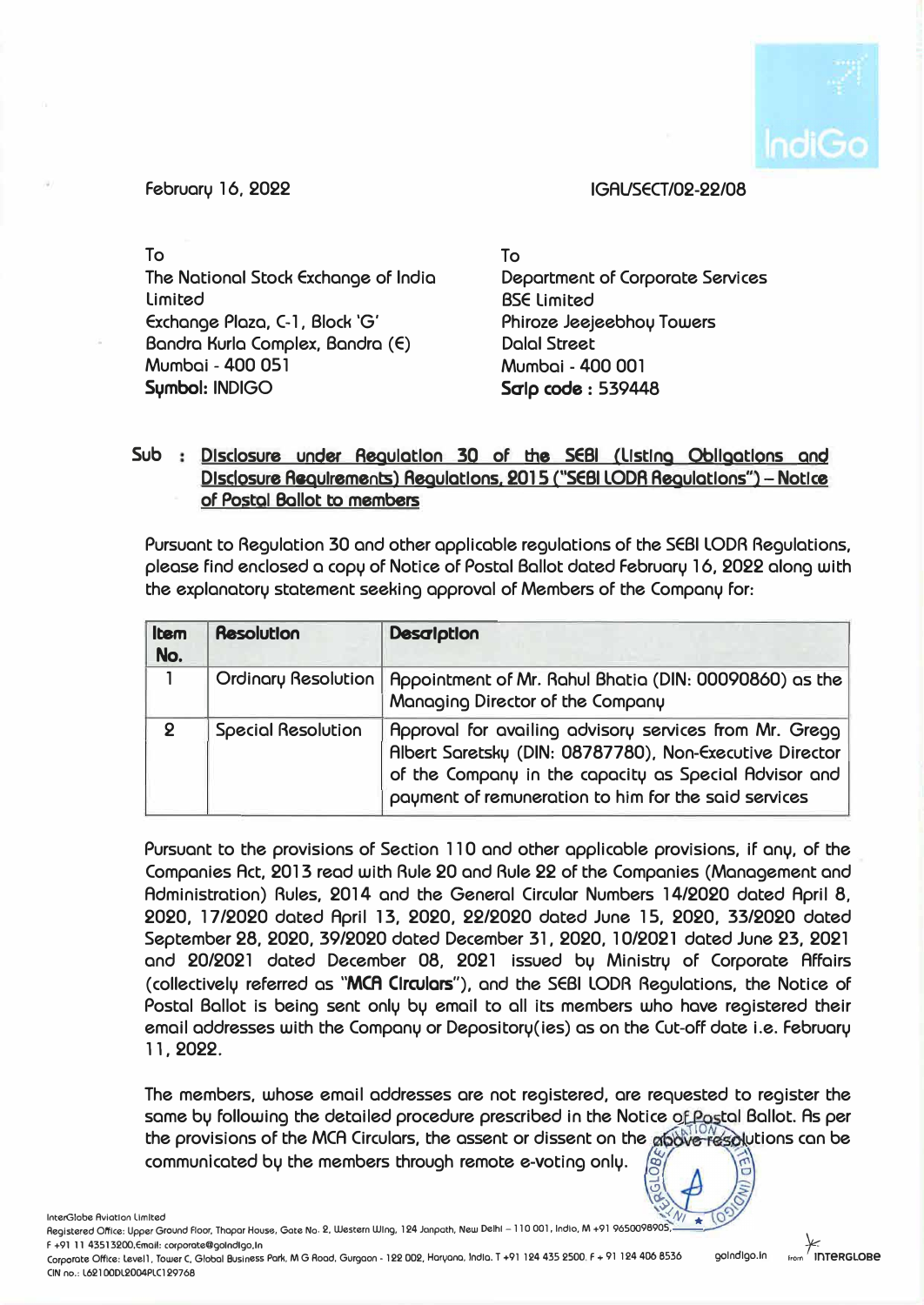The remote e-voting will commence at 9:00 a.m. on Thursday, February 17, 2022 and will end at 5:00 pm on Friday, March 18, 2022. The results of the postal ballot will be declared on or before Sunday, March 20, 2022.

The Postal Ballot Notice is also available on the website of the Company at www.goinidgo.in.

This is for your information and record.

Thanking you,

For InterGlobe Aviation Limited

TION Sanjay Gypta Company Secretary and Chief Compliance Officer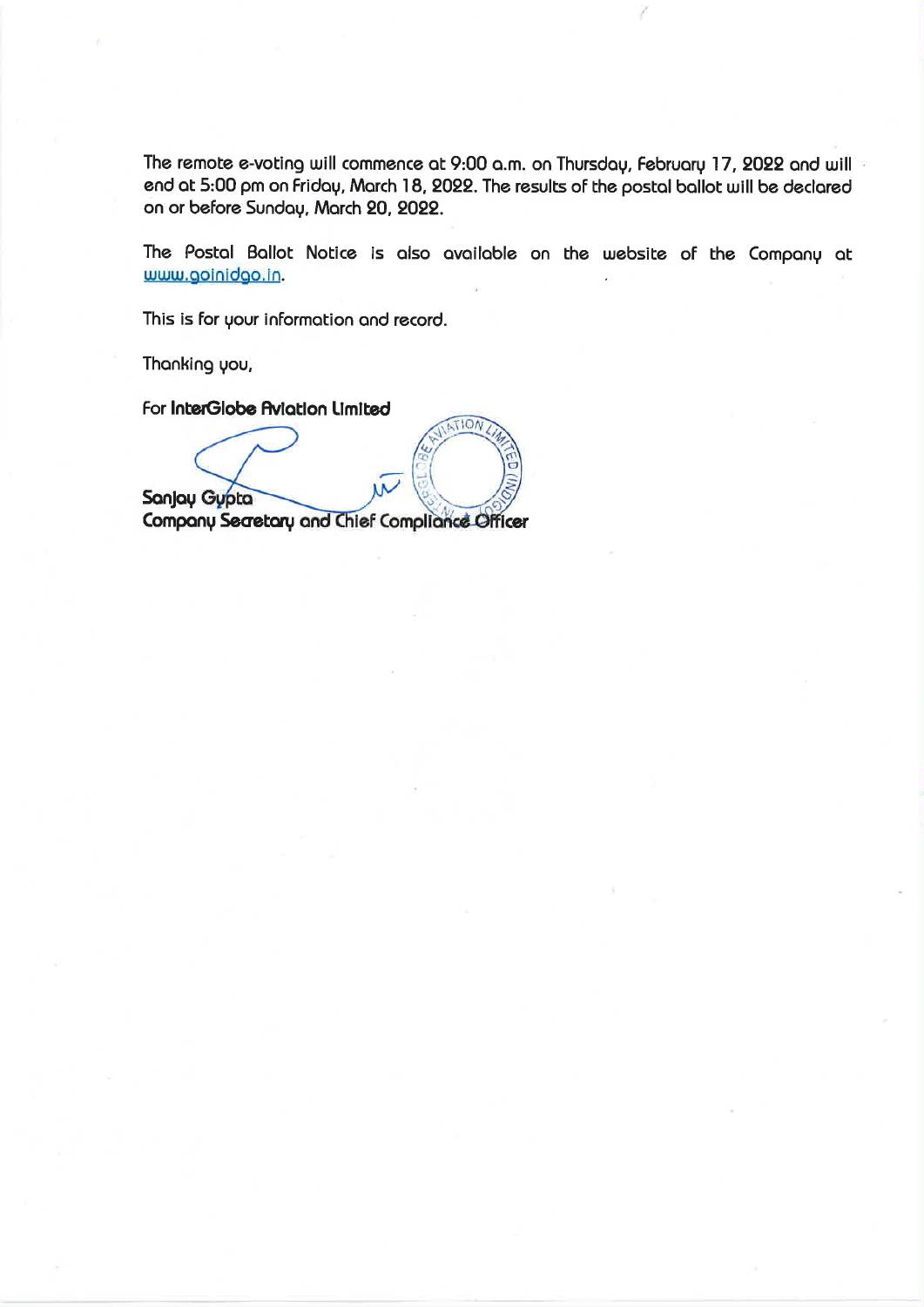

## **INTERGLOBE AVIATION LIMITED**

CIN: L62100DL2004PLC129768 Registered Office: Upper Ground Floor, Thapar House, Gate No. 2, Western Wing, 124 Janpath, New Delhi - 110 001, India Tel: +91 9650098905; Fax: +91 11 - 4351 3200 Email Id: [investors@goindigo.in](mailto:investors@goindigo.in) ; Website: [www.goindigo.in](http://www.goindigo.in)

### **Postal Ballot Notice**

[Pursuant to Sections 108 and 110 of the Companies Act, 2013 read with Rules 20 and 22 of the Companies (Management and Administration) Rules, 2014 and the MCA Circulars]

Notice is hereby given pursuant to the provisions of Sections 108, 110 and other applicable provisions, if any, of the Companies Act, 2013, as amended (the **"Act"**), read with Rules 20 and 22 of the Companies (Management and Administration) Rules, 2014, as amended, Regulation 44 of the SEBI (Listing Obligations and Disclosure Requirements) Regulations, 2015, as amended (the "**SEBI LODR Regulations**"), Secretarial Standard - 2 issued by the Institute of Company Secretaries of India on General Meetings, as amended (**"SS-2"**) (including any statutory modification(s) or re-enactment(s) thereof, for the time being in force), and the General Circular Numbers 14/2020 dated April 8, 2020, 17/2020 dated April 13, 2020, 22/2020 dated June 15, 2020, 33/2020 dated September 28, 2020, 39/2020 dated December 31, 2020, 10/2021 dated June 23, 2021 and 20/2021 dated December 08, 2021, issued by the Ministry of Corporate Affairs (collectively the **"MCA Circulars"**), and pursuant to other applicable laws and regulations, if any, that the resolutions appended below are proposed to be passed by the Members of the Company (the **"Members"**) through Postal Ballot, only by electronic means (**"remote e-voting"**).

In terms of the MCA Circulars and in view of on-going COVID-19 pandemic, companies have been advised to take all decisions requiring the Members' approval, other than items of ordinary business or business where any person has a right to be heard, through the mechanism of Postal Ballot/ remote e-voting in accordance with the provisions of the Act and Rules made thereunder, without holding a general meeting that requires physical presence of the Members at a common venue. In compliance with the aforesaid MCA circulars, this Postal Ballot Notice is being sent only through electronic mode to those Members whose email addresses are registered with the Company, their Registrar and Transfer Agent or Depository/ Depository Participants. Communication of assent/ dissent of the Members will only take place through the remote e-voting. This Postal Ballot is accordingly being initiated in compliance with the above MCA Circulars.

In terms of the MCA Circulars, hard copy of the Postal Ballot Notice along with Postal Ballot Forms and pre-paid business envelopes will not be sent to the Members for this Postal Ballot.

You are requested to peruse the following proposed Resolutions along with Explanatory Statement and thereafter record your assent or dissent by means of remote e-voting only, provided by the Company.

### **Special Business**

#### **Resolution no. 1**

### **Appointment of Mr. Rahul Bhatia (DIN: 00090860) as the Managing Director of the Company**

To consider and if thought fit, to pass the following resolution as an **"Ordinary Resolution"**:

**"RESOLVED THAT** pursuant to the provisions of Section 196, 203, read with Schedule V to the Companies Act, 2013 (the **"Act"**) and the Companies (Appointment of Key Managerial Personnel) Rules, 2014 and other applicable provisions of the Act, the SEBI (Listing Obligations and Disclosure Requirements) Regulations, 2015 (including any statutory modification(s) or re-enactment(s) thereof, for the time being in force), the Nomination and Remuneration Policy of the Company (**"Policy"**), and the Articles of Association of the Company and based on the recommendation of the Nomination and Remuneration Committee (the "**Committee**") and the Board of Directors of the Company (the **"Board"**), the approval of the Members of the Company, be and is hereby accorded for appointment of Mr. Rahul Bhatia (DIN: 00090860) as the Managing Director of the Company (Key Managerial Personnel), not liable to retire by rotation, for an initial period of five (5) years effective from February 4, 2022, on such terms and conditions set out in the explanatory statement annexed to the Notice.

**RESOLVED FURTHER THAT** Mr. Rahul Bhatia shall not draw any remuneration from the Company during his tenure as the Managing Director of the Company, other than the benefits, amenities and perquisites to which he is entitled as per the rules of the Company as applicable from time to time, subject to the limits specified in Schedule V to the Act.

**RESOLVED FURTHER THAT** in the event of loss or inadequacy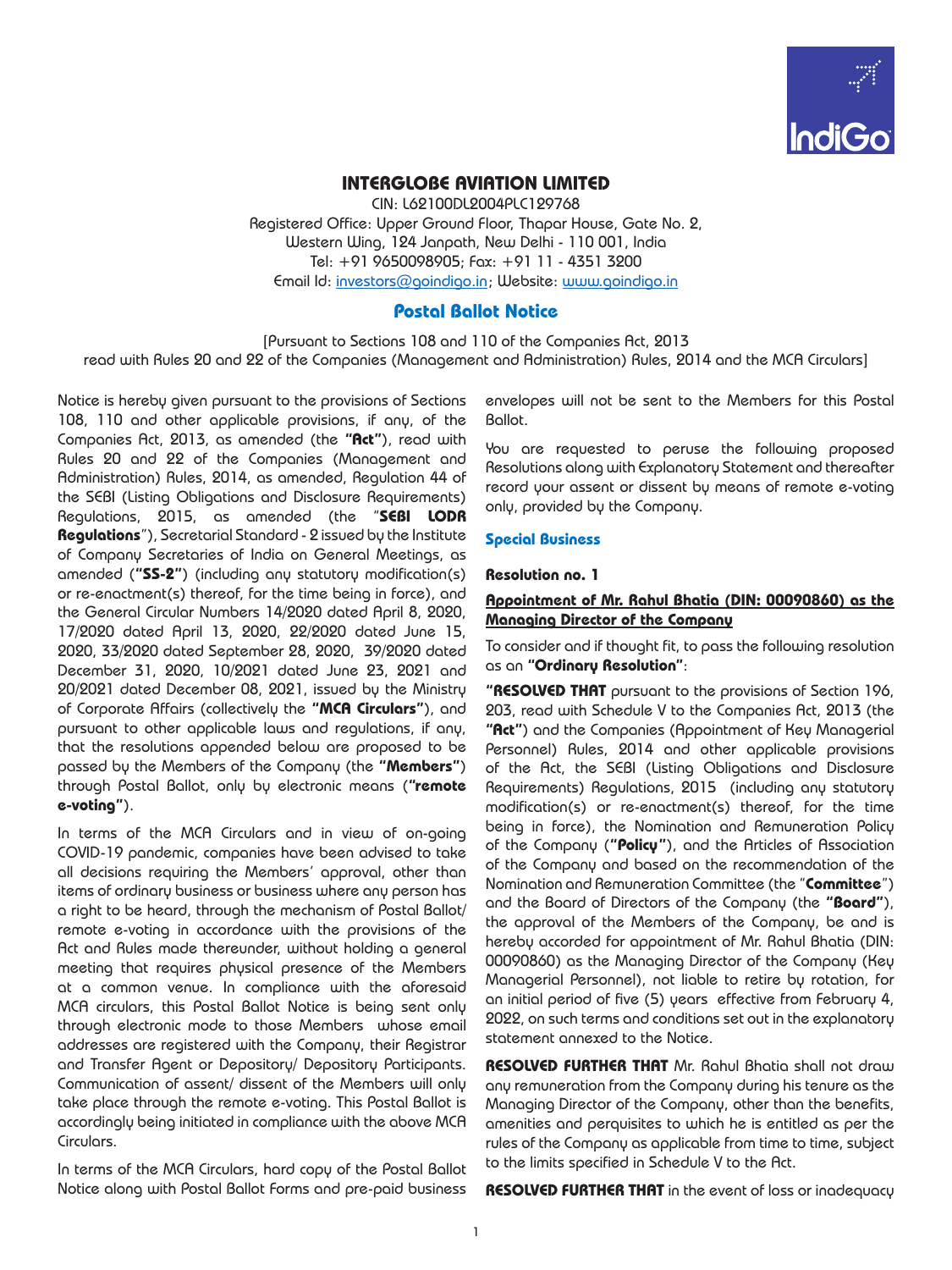of profits in any financial year during the tenure of Mr. Rahul Bhatia as the Managing Director of the Company, the remuneration in the forms of value of benefits, amenities and perquisites to him as mentioned hereinabove shall be treated as minimum remuneration, subject to the limits as prescribed under Schedule V to the Act, as may be amended from time to time.

**RESOLVED FURTHER THAT** the Board, on the recommendation of the Committee, be and is hereby authorised to revise, amend, alter and vary the terms of appointment in such manner as may be agreed to between the Board and Mr. Rahul Bhatia, subject to and in compliance with all applicable provisions of the Act and rules made thereunder.

**RESOLVED FURTHER THAT** the Board be and is hereby authorised to do all such acts, deeds, matters and things as may be necessary, and to execute all such documents, instruments and writings as may be required, proper or expedient, to give effect to this resolution and the Board may, by a resolution, delegate the aforementioned powers to any committee of Directors, Director(s) or any other officer(s) of the Company on such conditions as the Board may prescribe."

#### **Resolution no. 2**

**Approval for availing advisory services from Mr. Gregg Albert Saretsky (DIN: 08787780), Non-Executive Director of the Company, in the capacity as Special Advisor and payment of remuneration to him for the said services** 

To consider and if thought fit, to pass the following resolution as a **"Special Resolution"**:

**"RESOLVED THAT** pursuant to Section 197 read with the Schedule V to the Companies Act, 2013 (the **"Act"**) and the rules framed thereunder, other applicable provisions, if any, of the Act, as amended, and Regulation 17 of the SEBI (Listing Obligations and Disclosure Requirements) Regulations, 2015, as amended and based on the recommendation of the Nomination and Remuneration Committee ("the **Committee**") and the Board of Directors of the Company (the **"Board"**), the approval of the Members of the Company be and is hereby accorded for availing advisory services from Mr. Gregg Albert Saretsky (DIN: 08787780), Non-Executive Director of the Company, in the capacity as Special Advisor and payment of remuneration to him up to USD 70,000 (United States Dollar Seventy Thousand) per month for the said services from February 5, 2022 till March 31, 2023.

**RESOLVED FURTHER THAT** the Board, on the recommendation of the Committee, be and is hereby authorised to revise, amend, alter and vary the terms of services provided by Mr. Gregg Albert Saretsky in the capacity as Special Advisor including remuneration so as not to exceed the limits specified in Section 197 read with Schedule V to the Act, in such manner as may be agreed to between the Board and Mr. Gregg Albert Saretsky, subject to and in compliance with all applicable provisions of the Act and rules made thereunder.

**RESOLVED FURTHER THAT** in the event of loss or inadequacy of profits in any financial year during the period of providing advisory services by Mr. Gregg Albert Saretsky in the capacity as Special Advisor, the payment of aforesaid remuneration to him shall be treated as minimum

remuneration, notwithstanding that such remuneration is in excess of the limits as mentioned in Section 197 read with Schedule V to the Act, but subject to conditions as prescribed under Schedule V to the Act, as may be amended from time to time.

**RESOLVED FURTHER THAT** the Board be and is hereby authorised to do all such acts, deeds, matters and things as may be necessary, and to execute all such documents, instruments and writings as may be required, proper or expedient, to give effect to this resolution and the Board may, by a resolution, delegate the aforementioned powers to any committee of Directors, Director(s) or any other officer(s) of the Company on such conditions as the Board may prescribe."

> By order of the Board For **InterGlobe Aviation Limited**

**Sanjay Gupta Company Secretary and Chief Compliance Officer Membership Number: F 7729**

Date: **February 16, 2022** Place: **Gurugram**

#### **Notes:**

- 1. The explanatory statements pursuant to Section 102 of the Companies Act, 2013 (the **"Act"**) read with Rule 22 of the Companies (Management and Administration) Rules, 2014, as amended, and the Secretarial Standard - 2 on General Meetings setting out the material facts and the reasons in respect of the aforesaid resolutions are annexed herewith.
- 2. The Board of Directors of the Company (the **"Board"**) has appointed Ms. Amrita D.C. Nautiyal, Proprietor, M/s. Amrita Nautiyal & Associates, Practicing Company Secretaries, as Scrutinizer to ensure that the Postal Ballot process is conducted in a fair and transparent manner.
- 3. This Postal Ballot Notice is being sent to all the Members whose names appear in the Register of Members/List of Beneficial Owners as received from the Depositories as on February 11, 2022.
- 4. In terms of Sections 108, 110 and other applicable provisions of the Act read with the Companies (Management and Administration) Rules, 2014 and in compliance with Regulation 44 of the SEBI (Listing Obligations and Disclosure Requirements) Regulations, 2015 (the **"SEBI LODR Regulations"**), the Company is pleased to offer remote e-voting facility to its Members. The Company has appointed Kfin Technologies Private Limited (**"KFintech"**) for facilitating remote e-voting to enable the Members to cast their votes electronically. The Members whose names appear on the Register of Members/List of Beneficial Owners as on Friday, February 11, 2022 (the "**Cut-off Date"**) will be considered for the purpose of remote e-voting (a person who is not a Member as on the Cut-off Date should treat this Notice for information purpose only). The remote e-voting period will commence at 09:00 a.m. on Thursday,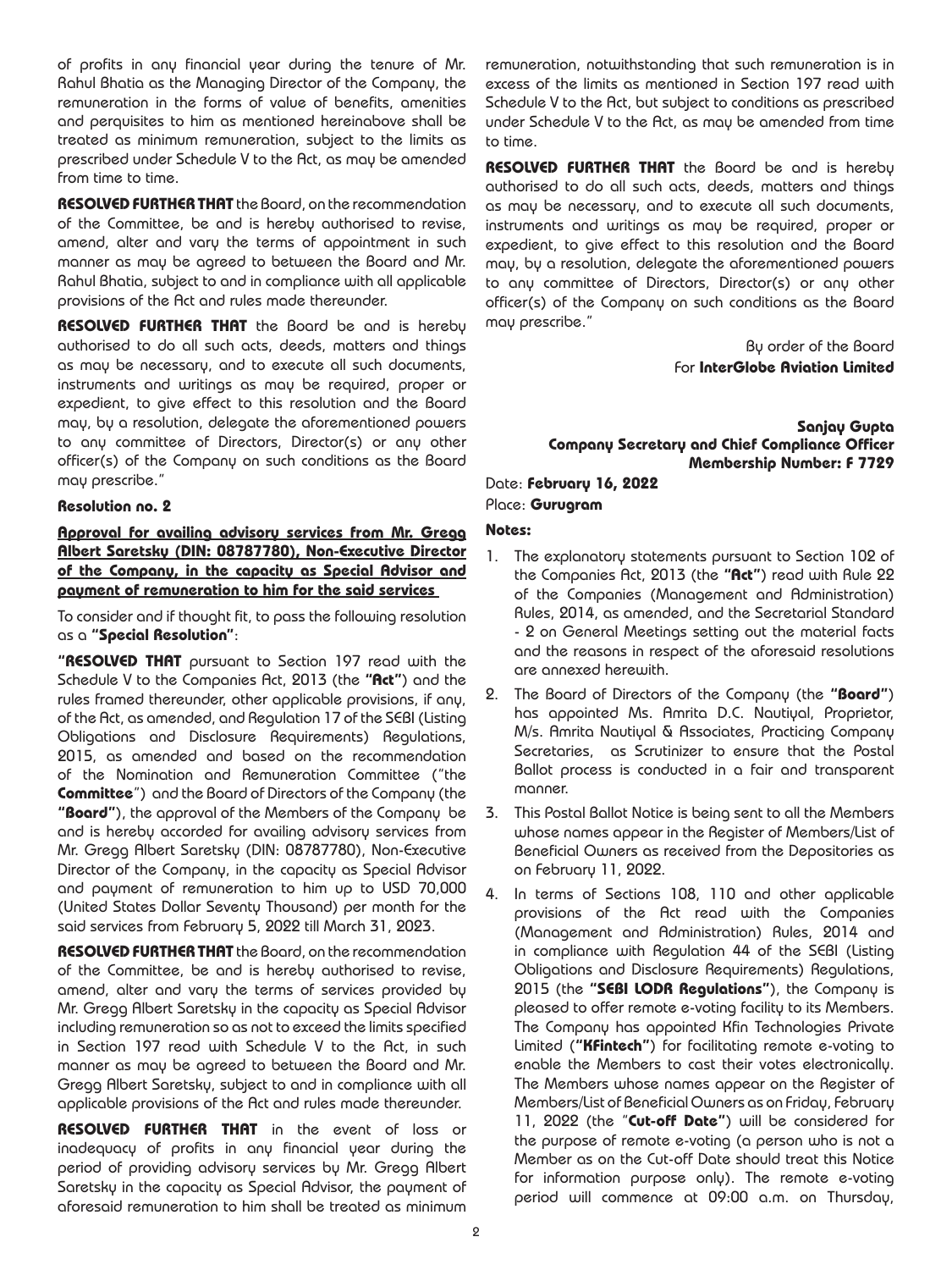February 17, 2022 and will end at 5:00 pm on Friday, March 18, 2022 and at the end of the remote e-voting period, the facility shall forthwith be blocked.

- 5. In line with the MCA Circulars, this Postal Ballot Notice is being sent only by electronic mode to those Members whose e-mail addresses are registered with the Company/Depositories. The Members may please note that the Postal Ballot Notice will also be available on the Company's website at [www.goindigo.in](http://www.goindigo.in), websites of the Stock Exchanges, i.e., BSE Limited (the "**BSE**") at [www.bseindia.com](http://www.bseindia.com) and the National Stock Exchange of India Limited (the "**NSE**") at [www.nseindia.com](http://www.nseindia.com) and at the website of Kfintech at [https://evoting.kfintech.com.](https://evoting.kfintech.com)
- 6. **Manner of registering/ updating e-mail address:** The Members whose e-mail addresses are not registered with the Company/ Depositories, are requested to get the same registered/ updated through the following procedure:
	- a) The Members holding shares in demat form can get their e-mail addresses registered by contacting their respective DPs.
	- b) The Members holding shares in physical form may register their e-mail addresses and mobile number for receiving the Notice along with e-voting instructions in electronic mode by submitting Form ISR-1 with Kfintech along with copy of PAN Card and a copy of the share certificate through any of the following modes:
		- In Person Verification: by producing the originals to the authorized person of the RTA, who will retain copy(ies) of the document(s), or
		- In hard copy: by furnishing self-attested photocopy(ies) of the relevant document, with date, or
		- Through e-mail address already registered with the RTA at the email address einward.ris@kfintech.com along with e-sign of scanned copies of documents, or
		- Service portal of the RTA at [https://ris.kfintech.](https://ris.kfintech.com/clientservices/isc/default.aspx) [com/clientservices/isc/default.aspx](https://ris.kfintech.com/clientservices/isc/default.aspx) along with e-sign of with scanned copies of documents.

The Company has also provided the facility to the Members for temporary registration of their e-mail addresses for receiving Notice in electronic mode by clicking the link [https://ris.kfintech.com/clientservices/](https://ris.kfintech.com/clientservices/postalballot/registration.aspx) [postalballot/registration.aspx.](https://ris.kfintech.com/clientservices/postalballot/registration.aspx) Post successful registration of the e-mail address, the Members will receive the Notice of Postal Ballot in electronic mode.

- 7. The Members are requested to quote their Registered Folio Number or Demat Account Number and Depository Participant (DP) ID number in all correspondence with the Company or its Registrar and Share Transfer Agent.
- 8. Contact details of the official responsible to address the grievances connected with the remote e-voting are set out below:

Ms. Sheetal Doba, Manager-Corporate Registry KFin Technologies Private Limited (formerly known as Karvy Fintech Private Limited) Corporate Registry Selenium Building, Tower- B, Plot No. 31 & 32, Financial District, Nanakramguda, Serilingampally Mandal, Hyderabad - 500 032, Telangana, India Tel. No.: +91 40 6716 1509 Toll Free No: 1800-309-4001 E-mail: [einward.ris@kfintech.com](mailto:einward.ris%40kfintech.com?subject=) or [evoting@kfintech.com](mailto:evoting%40kfintech.com?subject=)

- 9. The resolutions passed by the Members through Postal Ballot will be deemed to have been passed as if it has been passed at a general meeting of the Members.
- 10. The resolutions, if passed by the requisite majority, shall be deemed to have been passed on Friday, March 18, 2022, i.e., the last date of casting of vote(s) through remote e-voting.
- 11. The Members desiring to exercise their vote(s) through remote e-voting are requested to refer to the detailed procedure given hereinafter.
	- I. Procedure for remote e-voting:
		- i. **Voting through Depositories e-Voting system for individual Members holding shares in demat mode**

| Type of Members                                                                        | Steps to Login                                                                                                                                                                                                                                                                                                                                                                                                                                                                                                                                                                                                                                                                                                 |
|----------------------------------------------------------------------------------------|----------------------------------------------------------------------------------------------------------------------------------------------------------------------------------------------------------------------------------------------------------------------------------------------------------------------------------------------------------------------------------------------------------------------------------------------------------------------------------------------------------------------------------------------------------------------------------------------------------------------------------------------------------------------------------------------------------------|
| <b>Individual Members I</b><br>holding securities in<br>demot mode with<br><b>NSDL</b> | User already registered for IDeAS facility<br>a) Visit URL: https://eservices.nsdl.com<br>b) Click on the "Beneficial Owner" icon under "Login" under 'IDeAS' section.<br>On the new page, enter User ID and Password. Post successful authentication, click on<br>"Access to e-voting".<br>d) Click on company name or e-voting service provider and you will be re-directed to e-voting<br>service provider website for casting the vote during the remote e-voting period.<br>ii.<br>User not registered for IDeAS e-Services<br>a) To register click on link : https://eservices.nsdl.com<br>b) Select "Register Online for IDeAS" or click at https://eservices.nsdl.com/SecureWeb/<br>IdeasDirectReq.jsp |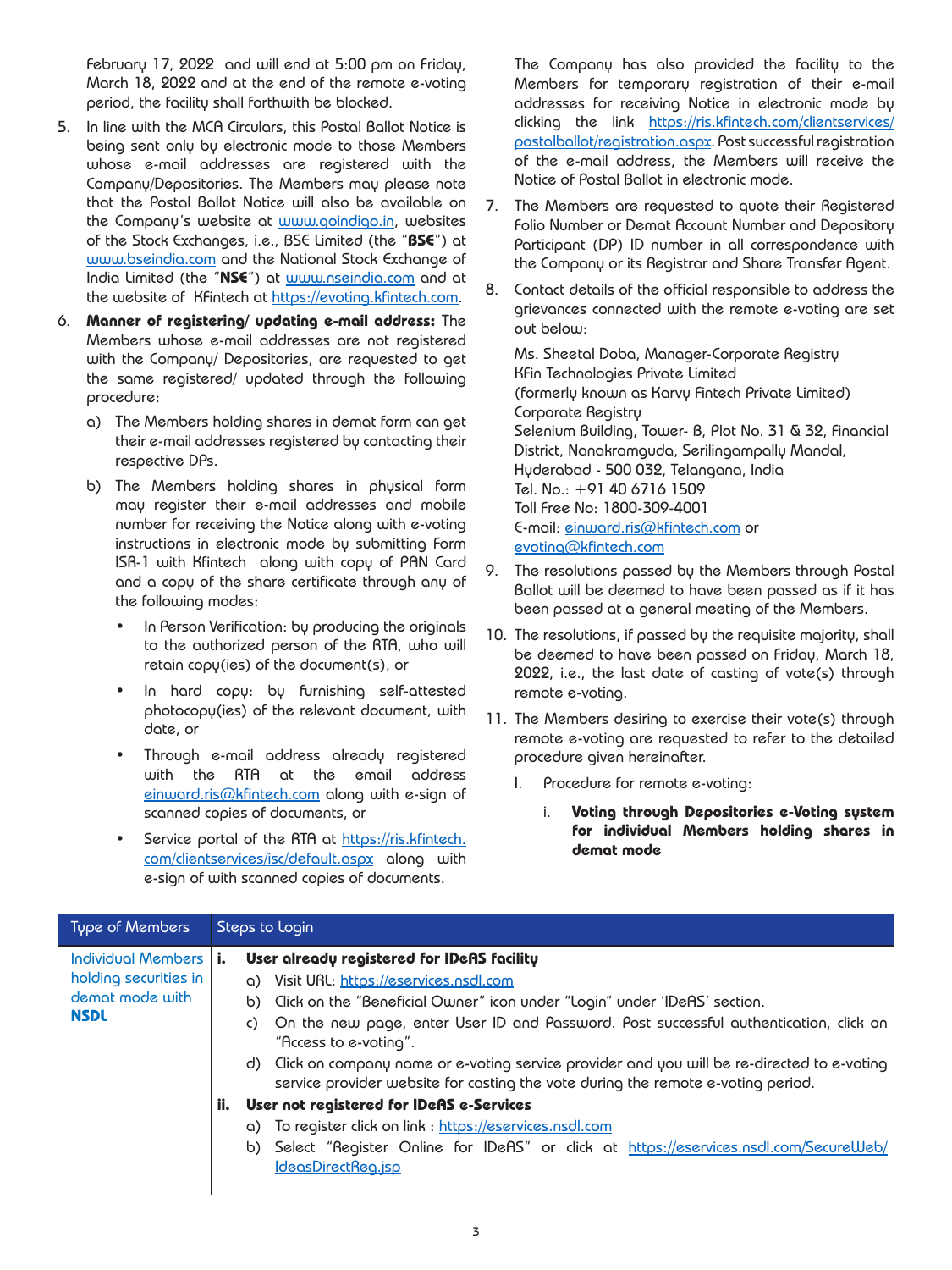| Type of Members                                                   | Steps to Login |                                                                                                                                                                                                                                                        |  |
|-------------------------------------------------------------------|----------------|--------------------------------------------------------------------------------------------------------------------------------------------------------------------------------------------------------------------------------------------------------|--|
|                                                                   |                | c) Proceed with completing the required fields.                                                                                                                                                                                                        |  |
|                                                                   |                | d) Follow steps given in point i above.                                                                                                                                                                                                                |  |
|                                                                   |                | iii. Alternatively, by directly accessing the e-Voting website of NSDL                                                                                                                                                                                 |  |
|                                                                   |                | a) Open URL: https://www.evoting.nsdl.com/                                                                                                                                                                                                             |  |
|                                                                   |                | b) Click on the icon "Login" which is available under 'Shareholder/Member' section.                                                                                                                                                                    |  |
|                                                                   |                | A new screen will open. You will have to enter your User ID (i.e. your sixteen digit demat<br>C)<br>account number held with NSDL), Password / OTP and a verification code as shown on the<br>screen.                                                  |  |
|                                                                   | İV.            | Post successful authentication, you will be requested to select the name of the company and the<br>e-voting Service Provider name, i.e. Kfintech.                                                                                                      |  |
|                                                                   | V.             | On successful selection, you will be redirected to Kfintech e-voting page for casting your vote<br>during the remote e-voting period.                                                                                                                  |  |
| <b>Individual Members</b>                                         | i.             | Existing user who has opted for Easi / Easiest                                                                                                                                                                                                         |  |
| holding shares in                                                 |                | a) Visit URL: https://web.cdslindia.com/myeasi/home/login or URL: www.cdslindia.com                                                                                                                                                                    |  |
| demat mode with<br><b>CDSL</b>                                    |                | b) Click on New System Myeasi.                                                                                                                                                                                                                         |  |
|                                                                   |                | Login with your registered user id and password.<br>C)                                                                                                                                                                                                 |  |
|                                                                   |                | The user will see the e-Voting Menu. The Menu will have links of ESP, i.e. Kfintech e-Voting<br>d)<br>portal.                                                                                                                                          |  |
|                                                                   |                | e) Click on e-voting service provider name to cast your vote.                                                                                                                                                                                          |  |
|                                                                   | ii.            | User not registered for Easi/Easiest                                                                                                                                                                                                                   |  |
|                                                                   |                | a) Option to register is available at https://web.cdslindia.com/myeasi/Registration/<br><b>EasiRegistration</b>                                                                                                                                        |  |
|                                                                   |                | b) Proceed with completing the required fields.                                                                                                                                                                                                        |  |
|                                                                   |                | follow the steps given in point i.<br>C)                                                                                                                                                                                                               |  |
|                                                                   | iii.           | Alternatively, by directly accessing the e-Voting website of CDSL                                                                                                                                                                                      |  |
|                                                                   |                | a) Visit URL: www.cdslindia.com                                                                                                                                                                                                                        |  |
|                                                                   |                | b) Provide your demat account number and PAN No.                                                                                                                                                                                                       |  |
|                                                                   |                | System will authenticate user by sending OTP on registered Mobile & Email as recorded in<br>$\mathsf{C}$<br>the demat account.                                                                                                                         |  |
|                                                                   | İV.            | After successful authentication, user will be provided links for the respective ESP, i.e. Kfintech<br>where the e- Voting is in progress.                                                                                                              |  |
| <b>Individual Members</b><br>login through                        | i.             | The Members can also login using the login credentials of demat account through your DP<br>registered with NSDL /CDSL for e-voting facility.                                                                                                           |  |
| their demat<br>accounts / Website<br>of Depository<br>Participant | ii.            | Once logged-in, the Members will be able to see e-voting option. Post clicking on e-voting option,<br>the Members will be redirected to NSDL / CDSL Depository site after successful authentication,<br>wherein the Members can see e-voting feature.  |  |
|                                                                   | iii.           | Click on options available against Company name or e-voting service provider - Kfintech and the<br>Member will be redirected to e-voting website of Kfintech for casting vote during the remote<br>e-voting period without any further authentication. |  |

*Note: The Members who are unable to retrieve User ID / Password are advised to use forgot user ID and forgot password option available at respective websites.*

Helpdesk for Individual Members holding shares in demat mode for any technical issues related to login through Depository, i.e. NSDL and CDSL.

| Login type            | Helpdesk details                                                                                                                            |
|-----------------------|---------------------------------------------------------------------------------------------------------------------------------------------|
| Shares held with NSDL | Please contact NSDL helpdesk by sending a request at <u>evoting@nsdl.co.in</u> or call at toll free no.:<br>1800 1020 990 and 1800 22 44 30 |
| Shares held with CDSL | Please contact CDSL helpdesk by sending a request at helpdesk.evoting@cdslindia.com or<br>contact at 022- 23058738 or 022-23058542-43       |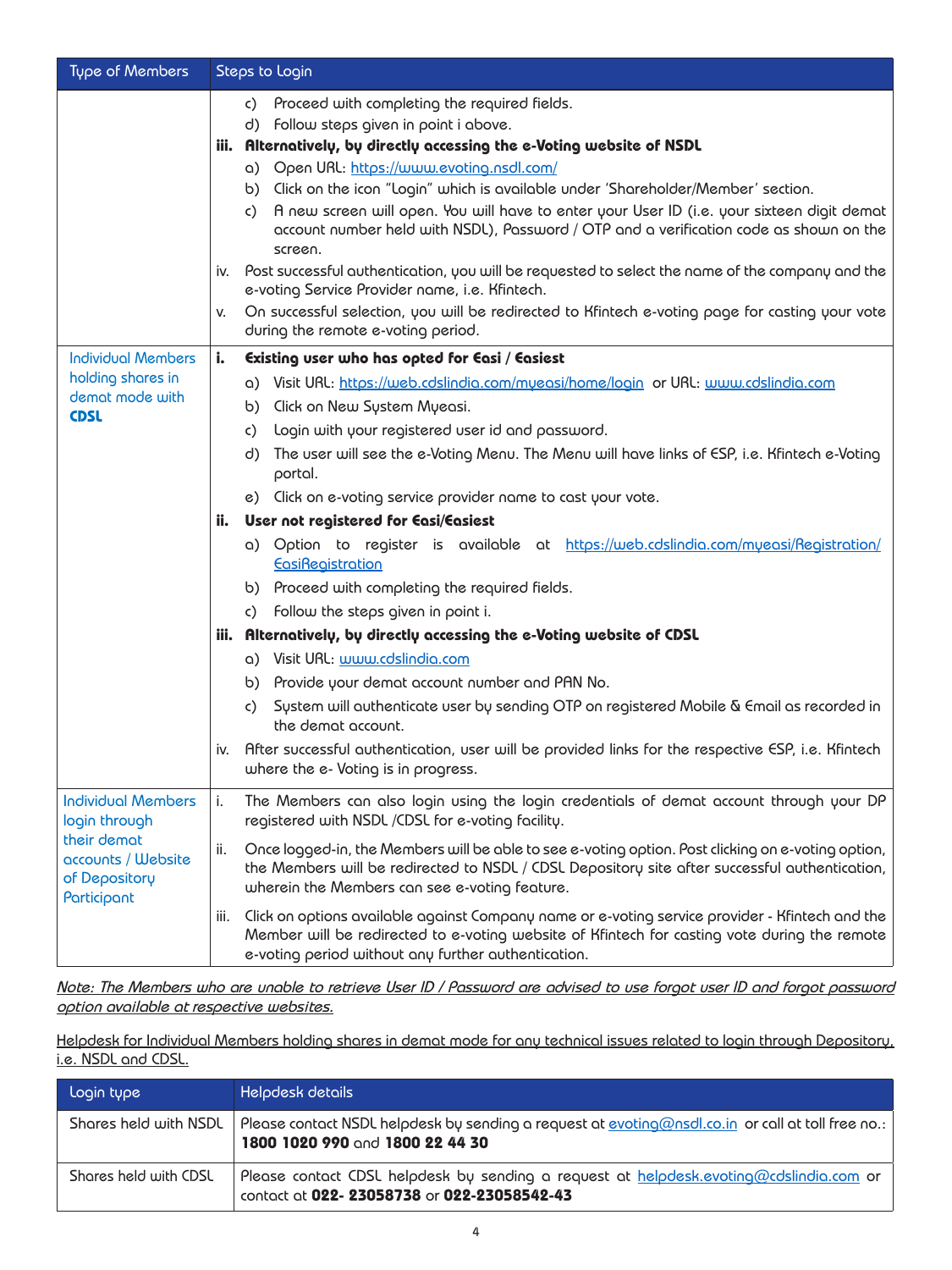#### **ii. Voting for the Members other than Individual's Members holding shares in demat mode and the Members holding shares in physical mode.**

The Members other than Individual Members and those holding shares in physical mode, whose email IDs are registered with the Company/ Depository Participants (s), will receive an email from Kfintech with details of E-Voting Event Number (EVEN), USER ID and password. The Members are requested to follow the following process for casting their votes:

- a) Launch internet browser by typing the URL: [https://](https://evoting.kfintech.com) [evoting.kfintech.com](https://evoting.kfintech.com) Enter the login credentials (i.e. User ID and password). In case of physical folio, User ID will be EVEN (E-Voting Event Number) xxxx, followed by folio number. In case of demat account, User ID will be your DP ID and Client ID. However, if you are already registered with Kfintech for e-voting, you can use your existing User ID and password for casting the vote.
- b) After entering the above details click on "LOGIN".
- c) You will be directed to the password change menu wherein you will be required to mandatorily change your password. The new password shall comprise of minimum 8 characters with at least one upper case (A- Z), one lower case (a-z), one numeric value (0-9) and a special character  $(@, #, \$, etc.).$  The system will prompt to change password and update the contact details like mobile number, email ID etc. on first login. The Members may use secret question option to retrieve the password in future. Please do not share your password with anyone.
- d) Please login again with the new credentials.
- e) On successful login, the system will prompt you to select the "EVEN" and click on "Submit".
- f) On the voting page, please enter the number of shares (which represents the number of votes) as on the Cut-off Date under "FOR/ AGAINST". Please note that the total number voted in "FOR/ AGAINST" taken together shall not exceed your total shareholding as on the Cut-off Date. You may also choose the option "ABSTAIN". If the Member does not indicate either "FOR" or "AGAINST" it will be treated as Abstained.
- g) The Members holding multiple folios/ demat accounts shall choose the voting process separately for each folio/ demat accounts.
- h) Voting has to be done for each item of the notice separately. In case you do not desire to cast your vote on any specific item, it will be treated as Abstained.
- i) You may then cast your vote by selecting an appropriate option and click on "Submit".
- j) A confirmation box will be displayed. Click "OK" to confirm else "CANCEL" to modify. Once you have

voted on the resolution (s), you will not be allowed to modify your vote. During the voting period, the Members can login any number of times till they have voted on the Resolution(s).

k) Corporate/institutional members (i.e. other than individuals, HUF, NRI, etc.) are required to send scanned image (PDF/JPG format) of certified true copy of relevant Board resolution/authority letter etc. together with attested specimen signature of the duly authorised signatory (ies) who is/are authorised to vote, to the Scrutinizer through e-mail at [scrutinizerindigo@gmail.com](mailto:scrutinizerindigo@gmail.com) and may also upload the same in the e-voting module in their login. The scanned image of the above documents should be in the naming format "**CLIENT EVENT No.**"

Members who have not registered their e-mail address (including Members holding shares in physical form), should follow the steps for registration of e-mail address and obtaining User ID and Password for remote e-voting as mentioned in para 6 of the "Notes" and you may obtain the User ID and Password in the manner as mentioned below:

- i. If e-mail address or mobile number of the Member is registered against Folio No. / DP ID Client ID, then on the home page of [https://evoting.kfintech.com,](https://evoting.kfintech.com) the Member may click "Forgot Password" and enter Folio No. or DP ID Client ID to generate a password.
- ii. Please follow all steps from Sl. No. 11 (A) as mentioned above, to cast your vote..
- iii. The Members who may require any technical assistance or support for remote e-voting are requested to contact Kfintech at toll free number 1-800-309-4001 or write at [evoting@kfintech.com](mailto:evoting@kfintech.com).
- 12. The Scrutinizer will submit her report to the Chairman after the completion of scrutiny and the results will be announced by the Chairman or any Director or the Company Secretary on or before Sunday, March 20, 2022 and will be displayed at the website of the Company and shall also be immediately forwarded to the BSE and NSE.

The voting rights shall be as per the number of equity shares held by the Member(s) as on the Cut-off Date. The Members are eligible to cast vote(s) electronically only if they are holding shares as on the Cut-off Date.

- 13. All the material documents referred to in the explanatory statement will be available for inspection electronically until the last date of remote e-voting. The Members seeking to inspect such documents can send an email to [investors@goindigo.in](mailto:investors@goindigo.in).
- 14. The Members may utilise the facility extended by KFintech for redressal of queries. The Members may visit [www.kfintech.com](http://www.kfintech.com) and click on Members option for query registration through the free identity registration process.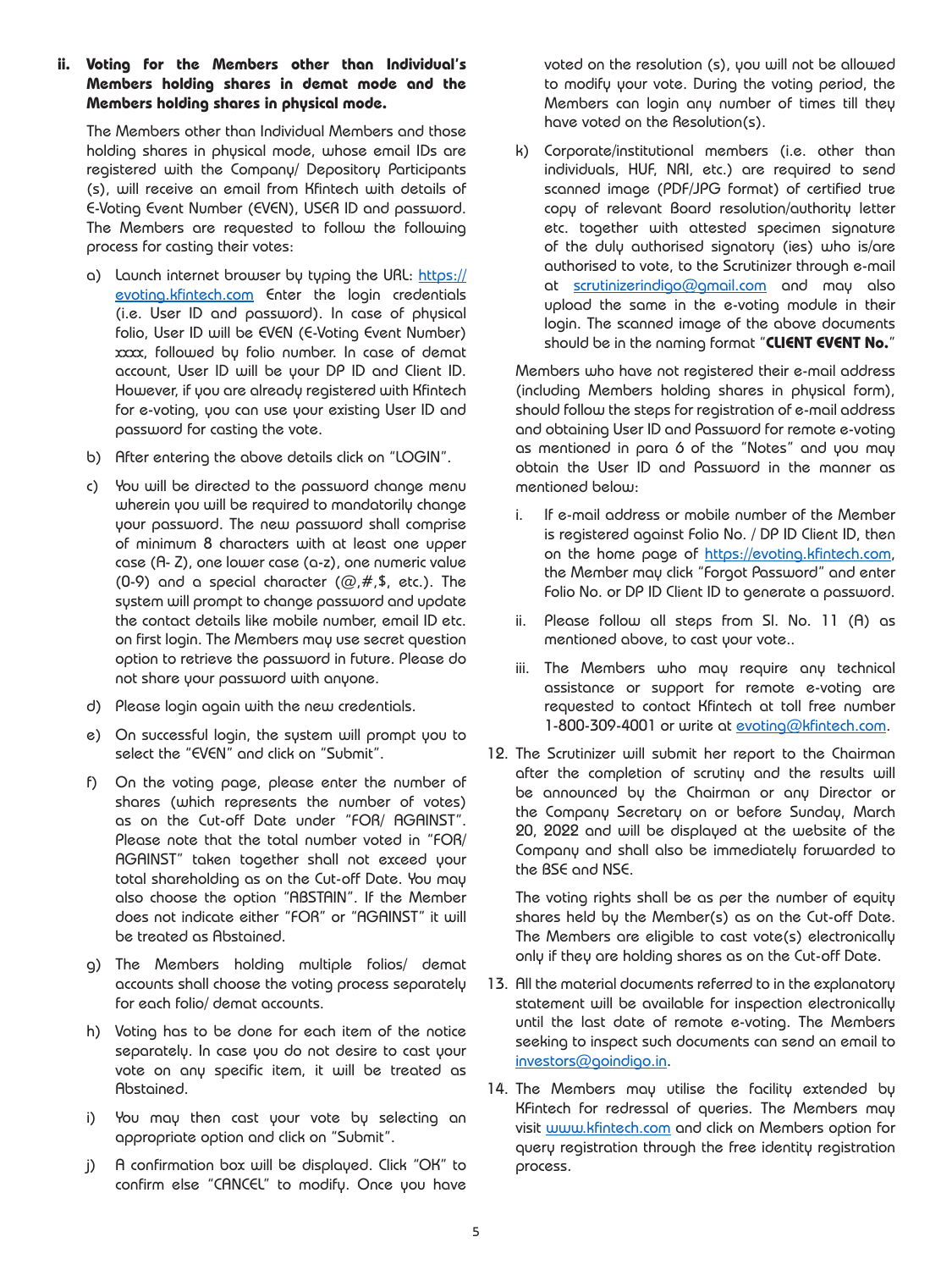**Sanjay Gupta Company Secretary and Chief Compliance Officer Membership Number: F 7729**

Date: **February 16, 2022** Place: **Gurugram**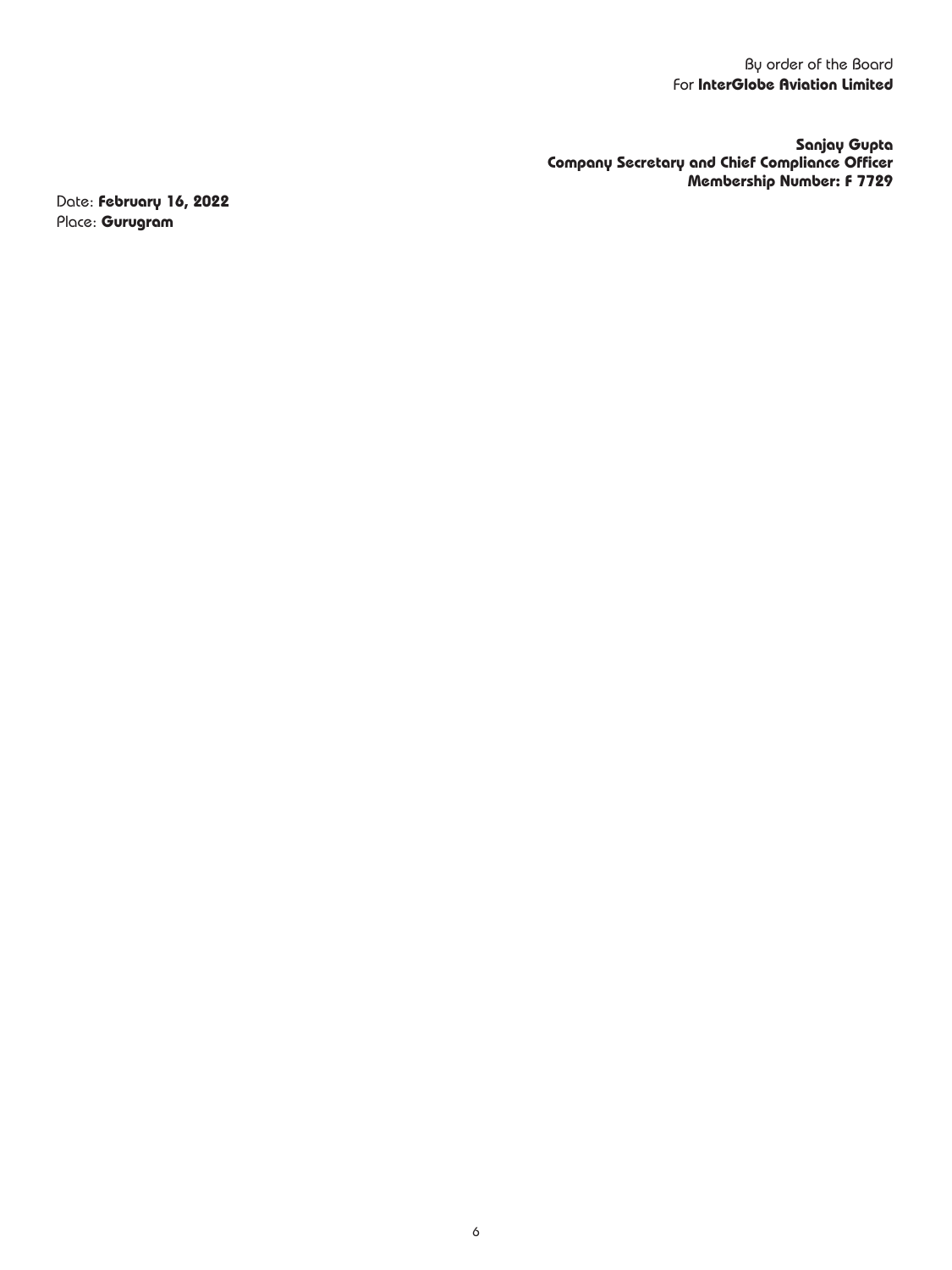# **INTERGLOBE AVIATION LIMITED**

CIN: L62100DL2004PLC129768 Registered Office: Upper Ground Floor, Thapar House, Gate No. 2, Western Wing, 124 Janpath, New Delhi – 110 001, India Tel: +91 9650098905; Fax: +91 11 - 4351 3200 Email Id: investors@goindigo.in ; Website: www.goindigo.in

### **EXPLANATORY STATEMENT TO POSTAL BALLOT NOTICE STATEMENT PURSUANT TO SECTION 102(1) AND SECTION 110 OF THE COMPANIES ACT, 2013**

### **Resolution no. 1**

#### **Appointment of Mr. Rahul Bhatia (DIN: 00090860) as the Managing Director of the Company**

Mr. Rahul Bhatia is the co-founder and Promoter Director of the Company since its incorporation, i.e., January 13, 2004.

In accordance with Article 17.4 of Articles of Association of the Company ("**Articles**") and the Nomination and Remuneration Policy of the Company, the IGE Group is entitled to nominate the candidate for appointment as the Managing Director ("**MD**") of the Company and has accordingly identified and nominated Mr. Rahul Bhatia as the MD of the Company for an initial period of five (5) years. Mr. Bhatia is an entrepreneur and has wide experience in the field of travel, aviation and hospitality.

Mr. Bhatia possesses adequate qualification, expertise and rich experience, particularly in the aviation industry and therefore, is the most suitable candidate for appointment as the MD of the Company. Mr. Bhatia's agenda, in his role as MD of the Company, would be transformational and would focus on expanding the airline's presence in India and in international markets and building for the long term. This will further strengthen the Company in the years ahead. Mr. Bhatia would oversee all aspects of the Company, and actively lead the Management team. His appointment shall immensely benefit the Company.

As MD, Mr. Bhatia will be responsible for providing leadership, guidance and direction to the Company by working closely with the Board, the Whole Time Director and Chief Executive Officer and his Executive Management Team, to establish and achieve near to mid-term goals, strategies, plans and policies. He shall supervise and invigorate the Company's operations, employees and new ventures in order to achieve the growth objectives of the Company.

In view of the above and in compliance with Section 196, 203 and other applicable provisions of the Act read with the rules framed thereunder and the applicable provisions of the SEBI (Listing Obligations and Disclosure Requirements) Regulations, 2015 (the "**SEBI LODR Regulations**"), the Board of Directors of the Company (the "**Board**"), on the recommendation of the Nomination and Remuneration Committee, approved the appointment of Mr. Rahul Bhatia as the MD of the Company for an initial period of five years effective February 4, 2022, without remuneration, other than the benefits, amenities and perquisites to which he is entitled as per the rules of the Company as applicable from time to time, subject to the approval of the Members of the Company.

Notwithstanding anything to the contrary herein contained, where in any financial year, during his tenure as the MD of the Company, the Company has no profits or its profits are inadequate, the benefits, amenities and perquisites availed by him, as specified above will be treated as minimum remuneration, subject to the limits as prescribed under Schedule V to the Act, as may be amended from time to time.

In view of above, it is proposed to seek approval of the Members of the Company by way of an Ordinary Resolution for the appointment of Mr. Rahul Bhatia as the MD of the Company for an initial period of 5 years effective from February 4, 2022. He will not be liable to retire by rotation during his term as MD of the Company.

The information as required to be given pursuant to Schedule V of the Act, for payment of minimum remuneration, in case of no profit or inadequate profit in any financial year is attached to the Postal Ballot Notice as Annexure I.

A detailed profile of Mr. Rahul Bhatia as required under Regulation 36(3) of the SEBI LODR Regulations and Secretarial Standard-2 issued by the Institute of Company Secretaries of India is attached to the Postal Ballot Notice as Annexure II.

Save and except Mr. Rahul Bhatia and Mrs. Rohini Bhatia, none of the other Directors, Key Managerial Personnel or their relatives are concerned or interested financially or otherwise, in the resolution forming part of this Postal Ballot Notice.

The Board recommends the Resolution no. 1 for approval of the Members of the Company by way of an Ordinary Resolution.

### **Resolution no. 2**

### **Approval for availing advisory services from Mr. Gregg Albert Saretsky (DIN: 08787780), Non-Executive Director of the Company, in the capacity as Special Advisor and payment of remuneration to him for the said services**

Mr. Gregg Albert Saretsky was appointed as a Non- Executive Director of the Company with effect from October 1, 2020. His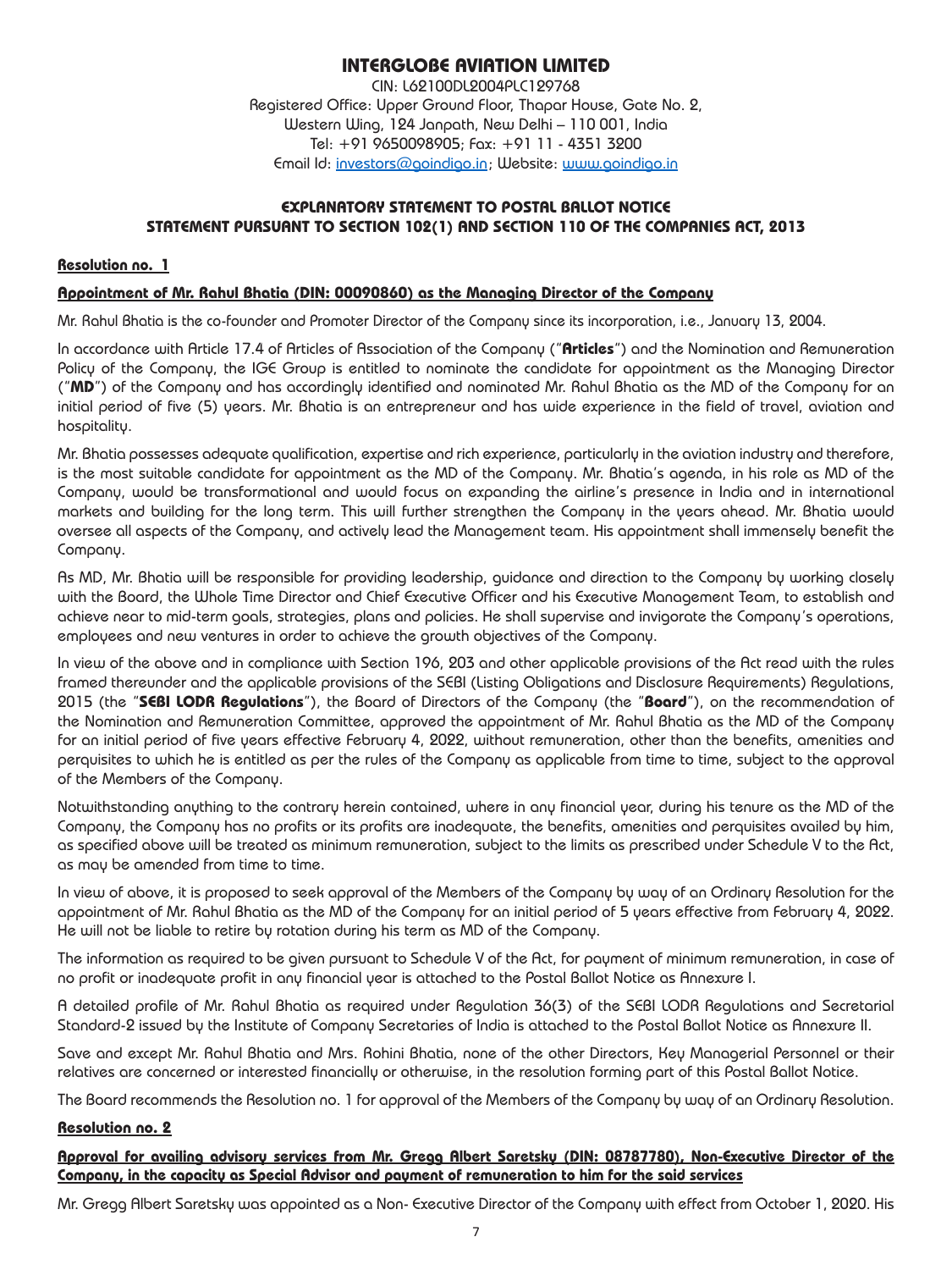appointment was also approved by the Members of the Company at the Annual General Meeting held on August 31, 2021.

In view of extensive experience of Mr. Saretsky in civil aviation especially low-cost carrier and in accordance with Section197 read with the Schedule V of the Companies Act, 2013 (the "**Act**") and the rules framed thereunder, other applicable provisions, if any, of the Act, as amended, and Regulation 17 of the SEBI LODR Regulations, as amended, the Board of Directors of the Company (the "**Board**"), based on the recommendation of the Nomination and Remuneration Committee, approved availing advisory services from Mr. Gregg Albert Saretsky, Non-Executive Director of the Company, in the capacity as Special Advisor and payment of remuneration up to USD 70,000 (United States Dollar Seventy Thousand) per month to him for the said services from February 5, 2022 till March 31, 2023, subject to the approval of the Members of the Company by a special resolution. Further, the Audit Committee, based on the recommendation of the Nomination and Remuneration Committee, approved the aforesaid proposal pursuant to Section 177 the Act and Regulation 23 of the SEBI LODR Regulations. The Audit Committee while approving the same determined that availing of advisory services and payment of remuneration to Mr. Saretsky is on arms' length basis and is also in the ordinary course of business of the Company. Therefore, the provisions of Section 188 of the Act shall not apply to this transaction.

Mr. Saretsky brings extensive experience in commercial aviation including, most recently, as CEO of WestJet, Canada's most successful low-cost carrier. Prior to WestJet, Mr. Saretsky was associated with Alaska Airlines, Seattle, Washington (USA), responsible for in-flight, flight operations, dispatch and system operations control personnel & the airline's relationship with the Federal Aviation Administration (FAA). Mr. Saretsky holds a degree in Advanced Management International Management from University of Alberta, Banff, Alberta. He also has an MBA-Finance & Marketing and B.Sc. Microbiology & Biochemistry from University of British Columbia, Vancouver.

The scope of role of Mr. Saretsky to provide advisory services in the capacity as Special Advisor would be as set out below:

- Provide overall advisory to the Whole Time Director & CEO and Executive Leadership Team on Operational & Functional areas impacting the performance of the Company.
- Provide strategic support as part of Company's Supervisory Committee which steers long term projects that have a significant impact on the Company.
- Provide appropriate advice to the Whole Time Director & CEO on areas such as Leadership Development, Succession Planning and Organization structuring.

Mr. Saretsky's extensive experience in commercial aviation and understanding of the low cost carrier model adds significant value to the Company including recovering from the damaging effects of pandemic.

Notwithstanding anything to the contrary herein contained, where in any financial year, during his tenure as Special Advisor, the Company has no profits or its profits are inadequate, the Company will pay remuneration, as specified above as minimum remuneration, notwithstanding that such remuneration exceeds the limits as mentioned under Section 197 and Schedule V to the Act, but subject to conditions as prescribed under Schedule V to the Act, as may be amended from time to time.

The information as required to be given pursuant to Schedule V to the Act, for payment of minimum remuneration, in case of no profit or inadequate profit is attached to the Postal Ballot Notice as Annexure I.

A detailed profile of Mr. Gregg Albert Saretsky as required under Regulation 36(3) of the SEBI LODR Regulations and Secretarial Standard-2 issued by the Institute of Company Secretaries of India is attached to the Postal Ballot Notice as Annexure II.

Save and except Mr. Gregg Albert Saretsky, none of the other Directors, Key Managerial Personnel or their relatives are concerned or interested, financially or otherwise, in the resolution forming part of this Postal Ballot Notice.

The Board recommends the Resolution no. 2 for approval by the Members of the Company by way of a Special Resolution.

By order of the Board For **InterGlobe Aviation Limited**

**Sanjay Gupta Company Secretary and Chief Compliance Officer Membership Number: F 7729**

Date: **February 16, 2022** Place: **Gurugram**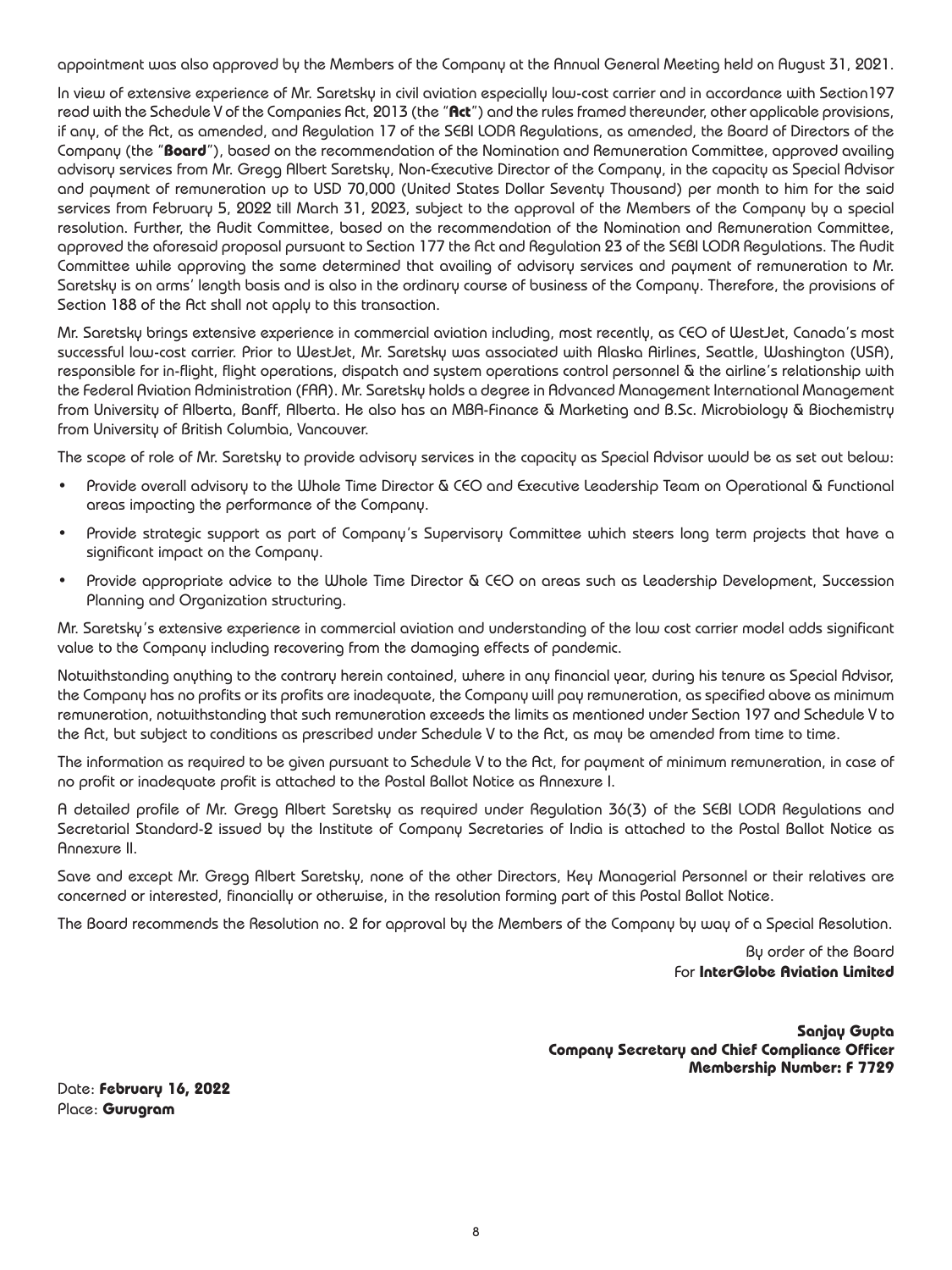# **INTERGLOBE AVIATION LIMITED**

CIN: L62100DL2004PLC129768 Registered Office: Upper Ground Floor, Thapar House, Gate No. 2, Western Wing, 124 Janpath, New Delhi – 110 001, India Tel: +91 9650098905; Fax: +91 11 - 4351 3200 Email Id: investors@goindigo.in ; Website: www.goindigo.in

### **Annexure I to the Postal Ballot Notice**

The information as required to be given pursuant to Schedule V of the Act, for payment of minimum remuneration, in case of no profit or inadequate profit is as under:

### **I. General Information**

- 1) Nature of industry The Company is engaged in the business of providing scheduled airline services throughout India and abroad.
- 2) Date or expected date of commencement of commercial production The Company has already commenced its airline operations since August 2006.
- 3) In case of new companies, expected date of commencement of activities as per project approved by financial institutions appearing in the prospectus – not applicable.
- 4) Financial performance based on given indicators (standalone annual audited figures)

(Rs. in millions)

| Particulars                                                  | March 31, 2021 | March 31, 2020 | March 31, 2019 |  |  |
|--------------------------------------------------------------|----------------|----------------|----------------|--|--|
| Total Revenue                                                | 146,406.31     | 357,560.01     | 284,967.72     |  |  |
| Other Income                                                 | 10,363.32      | 15,362.42      | 13,249.36      |  |  |
| Expenses                                                     |                |                |                |  |  |
| Operating Expenses                                           | 94,483.34      | 234,534.16     | 225,413.91     |  |  |
| Employee Benefit Expenses                                    | 30,261.95      | 43,953.61      | 31,377.91      |  |  |
| Other Expenses                                               | 21,915.58      | 38,690.71      | 30,230.30      |  |  |
| Earnings before interest, tax, Depreciation and amortisation | 10,108.76      | 55,743.95      | 11,194.96      |  |  |
| Depreciation and amortisation expense                        | 46,986.85      | 39,736.13      | 7,595.80       |  |  |
| <b>Finance Cost</b>                                          | 21,419.83      | 18,758.71      | 5,089.63       |  |  |
| Profit/ (Loss) before taxation and extraordinary items       | (58, 297.92)   | (2,750.89)     | (1,490.47)     |  |  |
| Tax Expenses / (credit)                                      | 0              | (269.30)       | (3,051.82)     |  |  |
| Extraordinary items                                          | (16.65)        | 11.00          | 1.34           |  |  |
| Profit/ (Loss) after taxation                                | (58, 314.57)   | (2,470.59)     | 1,562.69       |  |  |
| Paid up capital                                              | 3,849.10       | 3,847.96       | 3,844.07       |  |  |
| Earnings per equity shares of the face value of Rs. 10 each  |                |                |                |  |  |
| Basic in Rs.                                                 | (151.49)       | (6.45)         | 4.06           |  |  |
| Diluted in Rs.                                               | (151.49)       | (6.45)         | 4.06           |  |  |

5) Foreign investments or collaborations, if any – the total foreign investment in the Company as on December 31, 2021, was 55.45% of total paid up capital of the Company [including 23.31 % held by Non Resident Indians (NRIs)], based on the shareholding pattern as on December 31, 2021 filed to the stock exchanges.

### **II. Information about the Directors (for Resolution nos. 1 & 2)**

### **A. Mr. Rahul Bhatia**

1) Background details - Mr. Rahul Bhatia is the Co-founder and Promoter Director of the Company since its incorporation, i.e. January 13, 2004. He is the Vice Chairman of InterGlobe Enterprises. He holds a degree in electrical engineering from the University of Waterloo in Ontario, Canada.

Mr. Bhatia established InterGlobe Enterprises in 1989 with its flagship business of Air Transport Management.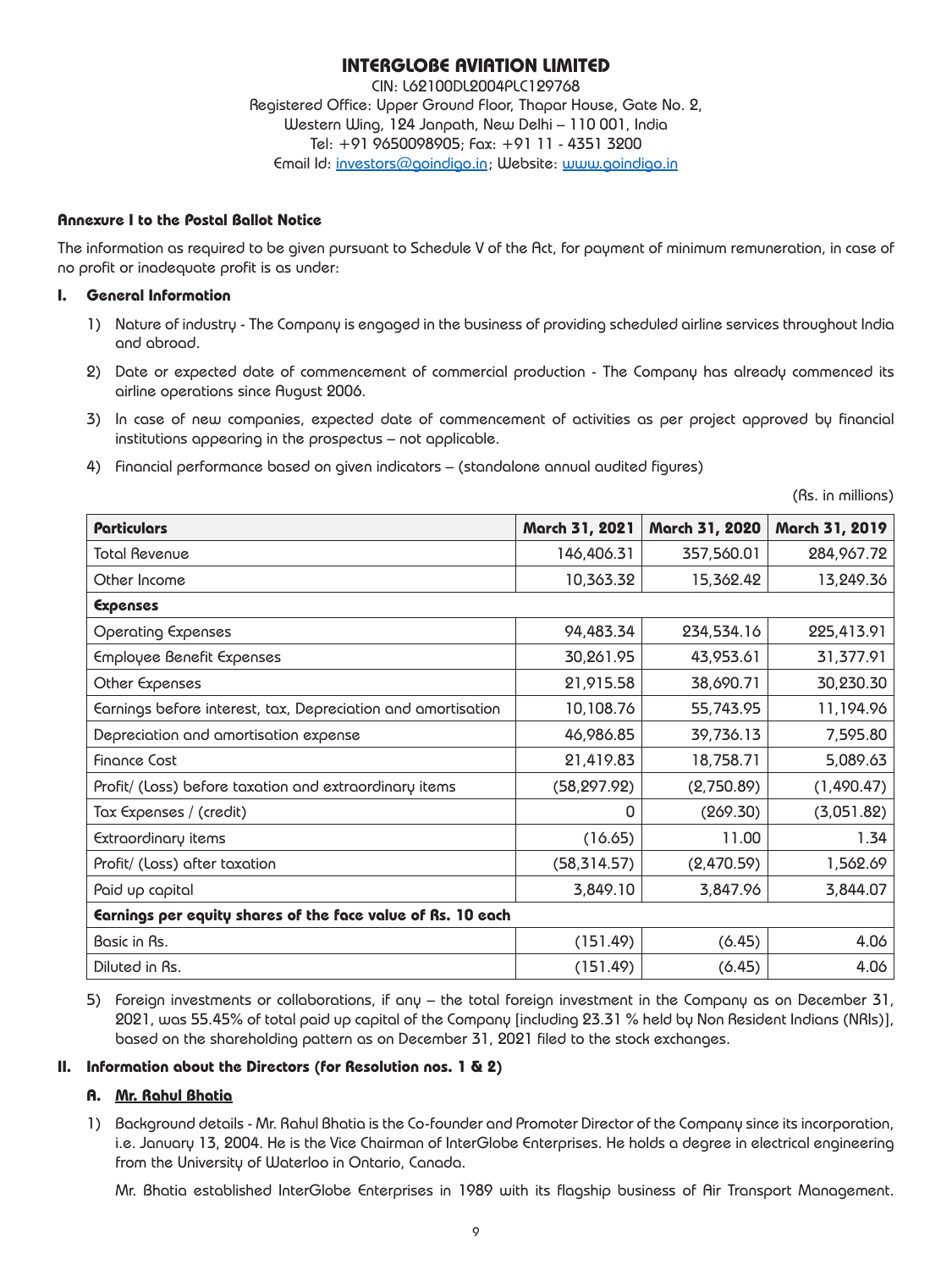With a substantial experience of over 3 decades in the travel industry, it is under his effective captainship that the InterGlobe Group has diversified its portfolio, which now includes Civil Aviation (IndiGo), Hospitality, Airline Management, Travel Commerce, Advanced Pilot Training, and Aircraft Maintenance Engineering.

Past remuneration –Mr. Bhatia received a total remuneration of Rs. 1,200,000 by way of sitting fees for attending Board meetings held during FY 2021. Further, during the current financial year, till the date of this Notice, he has received a total remuneration of Rs. 1,100,000 by way of sitting fees for attending Board meetings.

- 2) Recognition or awards In 2011, Mr. Bhatia was recognized as the 'Entrepreneur of the Year' by Ernst & Young and also by The Economic Times. In the same year, he received 'The Outstanding Start-Up' award at the Forbes India Leadership Awards as well. In 2016, he was featured on the Forbes' Global Game Changers List.
- 3) Job profile and his suitability As MD, Mr. Bhatia will be responsible for providing leadership, guidance and direction to the Company by working closely with the Board, the Whole Time Director and Chief Executive Officer and his Executive Management Team, to establish and achieve near to mid-term goals, strategies, plans and policies. He shall supervise and invigorate the Company's operations, employees and new ventures in order to achieve the growth objectives of the Company. He shall not draw any remuneration from the Company for his services other than the benefits, amenities and perquisites to which he is entitled as per the rules of the Company as may be applicable from time to time.
- 4) Remuneration proposed- no specific remuneration is proposed, only benefits, amenities and perquisites availed by him would be covered under remuneration.
- 5) Comparative remuneration profile with respect to industry, size of the Company, profile of the position and person (in case of expatriates the relevant details would be with respect to the country of his origin) - no specific remuneration is proposed, only benefits, amenities and perquisites availed by him would be covered under remuneration.
- 6) Pecuniary relationship directly or indirectly with the Company, or relationship with the managerial personnel, if any - except Mrs. Rohini Bhatia, Non Executive Director, as spouse, Mr. Rahul Bhatia is not related directly or indirectly with any Director, Key Managerial Personnel or their relatives and has no pecuniary relationship.

### **B. Mr. Gregg Albert Saretsky**

1) Background details - Mr. Gregg Albert Saretsky holds a degree in Advanced Management International Management from University of Alberta, Banff, Alberta. He also has an MBA-Finance & Marketing and B.Sc.- Microbiology & Biochemistry from University of British Columbia, Vancouver. Mr. Saretsky brings extensive experience in commercial aviation including, most recently, as CEO of WestJet, Canada's most successful low-cost carrier. Prior to WestJet, Mr. Saretsky was associated with Alaska Airlines, Seattle, Washington (USA), responsible for in-flight, flight operations, dispatch and system operations control personnel & the airline's relationship with the Federal Aviation Administration (FAA).

Past remuneration - Mr. Saretsky received a total remuneration of Rs. 700,000 by way of sitting fees for attending Board and Committee meetings held during FY 2021 post his appointment as Non-Executive Director with effect from October 1, 2020. Further, during the current financial year, till the date of this Postal Ballot Notice, he has received a total remuneration of Rs. 1,300,000 by way of sitting fees for attending Board and Committee meetings.

- 2) Recognition or awards During his term as President and CEO in WestJet, WestJet was recognised as Canada's on-time airline and multi-year winner of Waterstone Capital's "Most Admired Corporate Culture" award. Under his leadership, WestJet was awarded Trip Advisor's Traveller's Choice Award for "Best Airline in Canada", "Canada's Most Trusted Airline" from The Gustavson School of Business, and one of Canada's "Top 3 Brands" by Canadian Business Magazine.
- 3) Job profile and his suitability Mr. Gregg Albert Saretsky was appointed as a Non-Executive Director of the Company with effect from October 1, 2020. His appointment was also approved by the Members of the Company at the Annual General Meeting held on August 31, 2021. In view of extensive experience of Mr. Saretsky in civil aviation especially low-cost carrier, it is proposed to avail advisory services from Mr. Saretsky to act as Special Advisor and work closely with the Whole Time Director & CEO and the Executive Leadership Team of the Company, to accelerate operational and commercial improvement opportunities at the airline.

The scope of role of Mr. Saretsky to provide advisory services in the capacity as Special Advisor would be as set out below:

- Provide overall advisory to the Whole Time Director & CEO and Executive Leadership Team on Operational & Functional areas impacting the performance of the Company.
- Provide strategic support as part of Company's Supervisory Committee which steers long term projects that have a significant impact on the Company.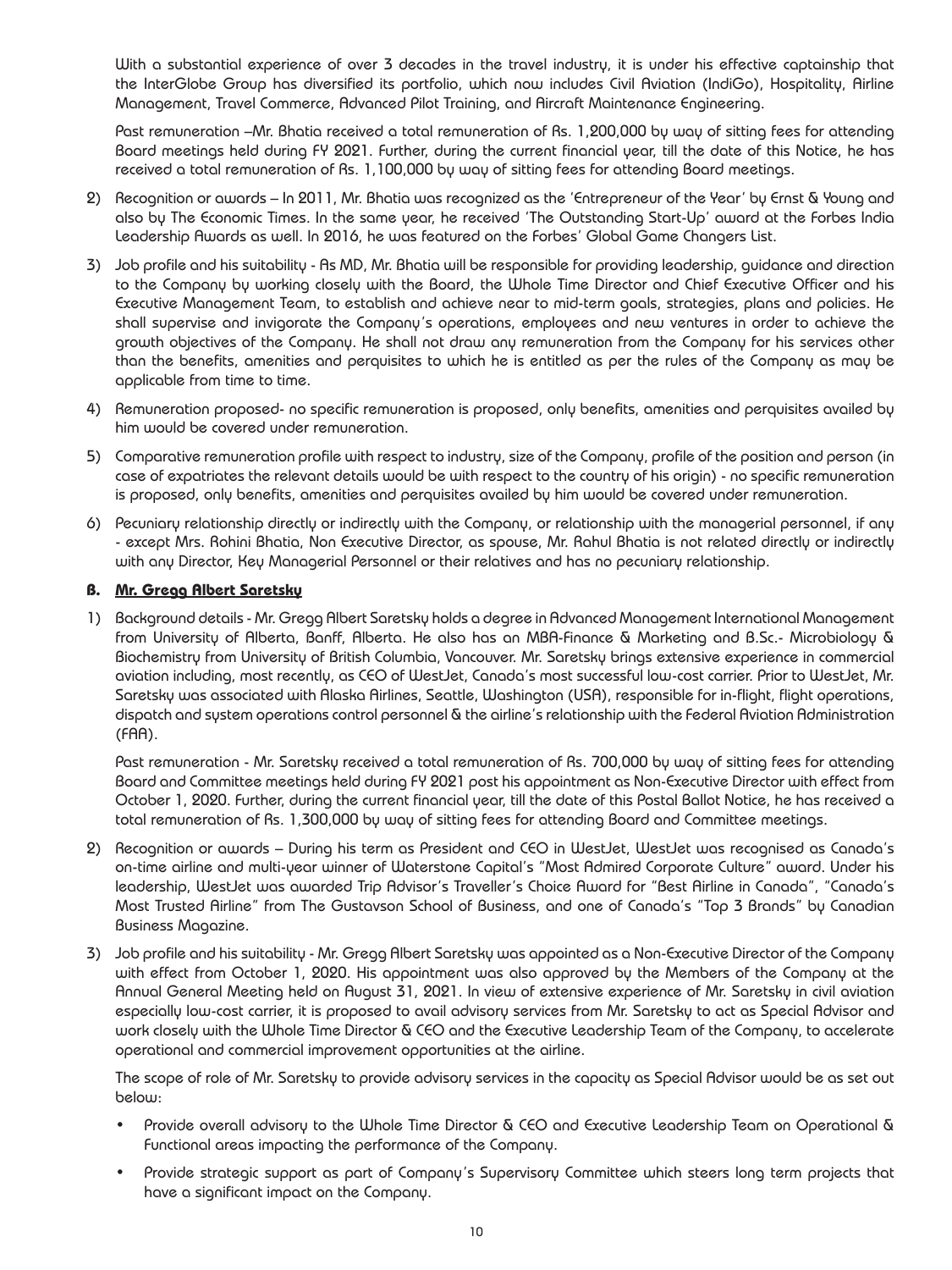- Provide appropriate advice to the Whole Time Director  $\delta$  CEO on areas such as Leadership Development, Succession Planning and Organization structuring.
- 4) Remuneration proposed- up to USD 70,000 per month
- 5) Comparative remuneration profile with respect to industry, size of the Company, profile of the position and person (in case of expatriates the relevant details would be with respect to the country of his origin) - Since Mr. Saretsky was last the CEO of WestJet, Canada's most successful low-cost carrier, before joining the Board of Directors of the Company as a Non-Executive Director, the Company had taken a general benchmarking of Aviation CEO compensation in most global airlines. There is no specific benchmark for advisory services available. The proposed remuneration is reasonable with respect to the profile and the responsibilities to be shouldered by him and lower than that of other companies of similar size in the aviation industry globally.
- 6) Pecuniary relationship directly or indirectly with the Company, or relationship with the managerial personnel, if any - Mr. Gregg Albert Saretsky is not related directly or indirectly with any Director, Key Managerial Personnel or their relatives and has no pecuniary relationship.

### **III. Other information:**

### **1) Reasons of loss or inadequate profits:**

a) Due to the advent of second wave of Covid –19 in the first half of fiscal 2022, the Government of India continued to impose capacity restrictions in both domestic and international markets. While the domestic sector was allowed to operate at full capacity starting mid of October 2021, the international sector continues to be restricted. The financial results of the Company were severely impacted due to lower demand and capacity restrictions. The Company reported a net loss of Rs. 44,800.47 million for the nine months period ended December 31, 2021.

### **2) Steps taken or proposed to be taken for improvement:**

In view of losses reported during the financial year ended March 31, 2021, and during the 9 months ended December 31, 2021, due to pandemic COVID-19, the Company laid out a new set of operating procedures that clearly defined the norms to be followed by its employees. Further, the Company has worked diligently to right-size the airline to the current and expected level of flying and to strenuously remain focused on costs and increasing its liquidity position. Specifically, the Company has taken the following steps:

- The Company had announced a salary cut across the organisation except certain employees with lower pay grades. With the gradual improvement in the capacity and operations of the Company, the salary cuts earlier announced have been partially rolled back.
- The Company had also announced Leave without Pay for its employees. However, with the gradual improvement in its operations, the Company has withdrawn the same.
- The Company continuously monitors all discretionary spends and capital-intensive projects.
- The Company has been looking at every element of cost and working with its partners and negotiated better terms.
- The Company values the efficiency and structural low costs associated with new NEO aircraft and thus it will continue to substitute the older CEO aircraft with the NEO aircraft. The Company is therefore taking deliveries of all new NEO aircraft and balancing them by returning all the older CEO aircraft that the Company had committed to earlier. This will help reduce future fuel costs.

### **3) Expected increase in productivity and profits in measurable terms:**

During the third quarter of fiscal year 2022, domestic aviation sector witnessed significant improvement in domestic passenger traffic due to relaxation of capacity restrictions and reduced number of covid cases. Due to these favorable developments and measures taken by the Company, the financial performance has shown improvement, and the Company reported a profit of Rs. 1,297.88 million in the third quarter of fiscal year 2022. However, during the latter part of December 2021, due to the third wave of COVID-19 in India, the demand for travel declined. However, as the number of covid cases are receding, the Company expects the passenger traffic to increase, resulting in improvement in the revenue environment.